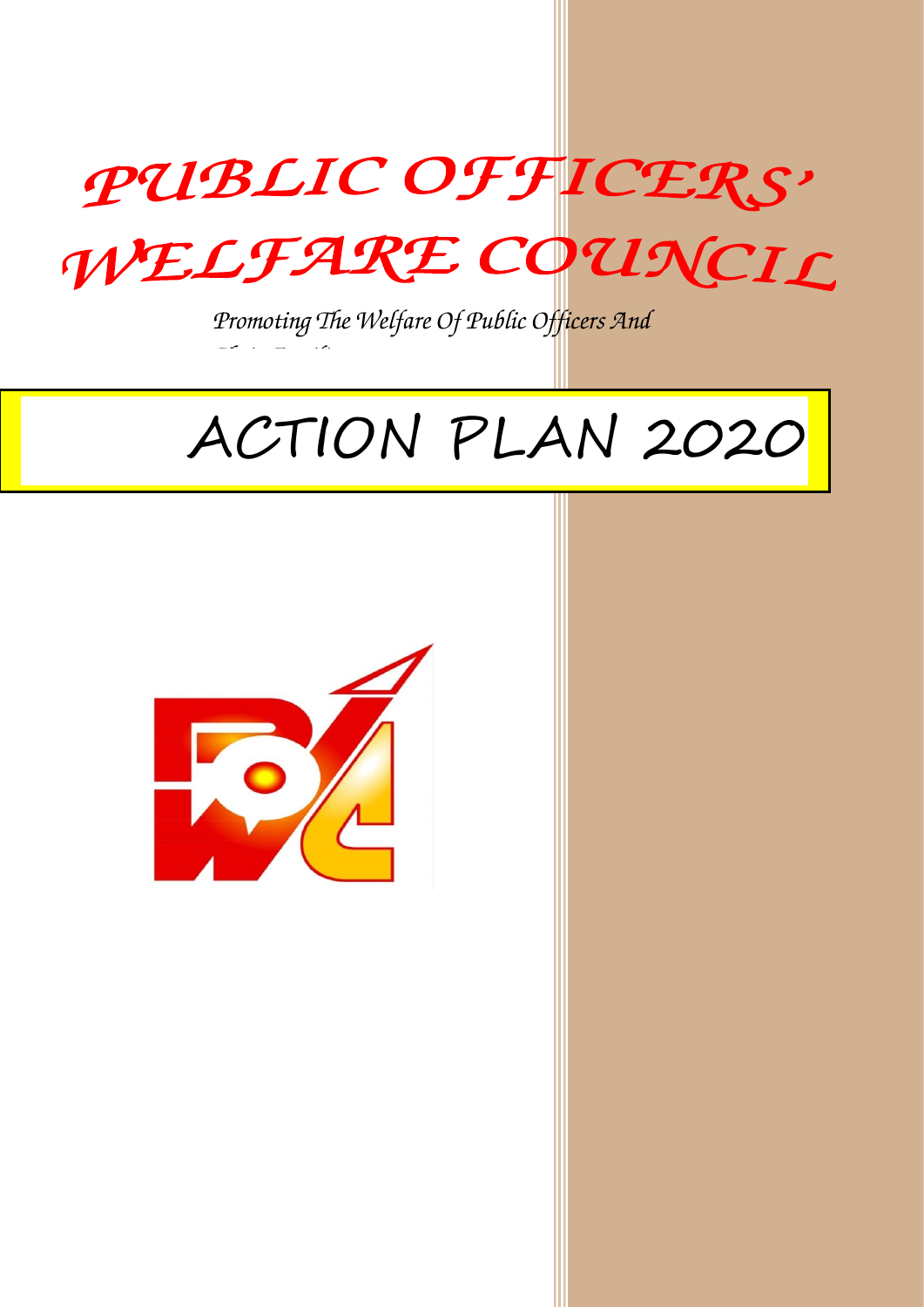# **PUBLIC OFFICERS' WELFARE COUNCIL (POWC)**

*The Public Officers' Welfare Council (POWC) was set up by the Public Officers' Welfare Council Act (No. 28) in 1992 to provide for the welfare of public officers. The Act was subsequently amended in 1995 to enable the Council to cater for the welfare of public officers as well as their families.*

### *VISION*

*A role model in the promotion of welfare and work life balance in the public service.*

### **MISSION STATEMENT**

*To organise sports and keep-fit, recreational and leisure, literary and cultural and informative, educational and communicative activities for public officers and their families.*

## *OBJECTIVES OF THE COUNCIL ARE TO:*

- *organise recreational and cultural activities for public officers;*
- *enlist the participation of public officers in the implementation of activities of the Public Officers' Welfare Council;*
- *promote the welfare of public officers and maintain effective communication with departmental Staff Welfare Associations;*
- *diffuse information on public service matters generally;*
- set up and operate schemes or projects for the benefit of public officers and their families; *and*
- *advise the Minister on matters relating to the welfare of public officers.*

### **OBJECTIVES OF THE PLAN**

*The Action Plan 2020, which has been drawn up following consultations with representatives of Ministerial/Departmental Staff Welfare Associations (SWAs), is meant to be a guide and roadmap for the Public Officers' Welfare Council. It is designed, inter alia, to:* 

- *I. disseminate the calendar of activities of the Council for the year 2020;*
- *II. help SWA's formulate and organise their activities so that they do not coincide with the activities of the POWC and to encourage broader participation of public officers; and*
- *III. facilitate public officers in planning activities for the year 2020.*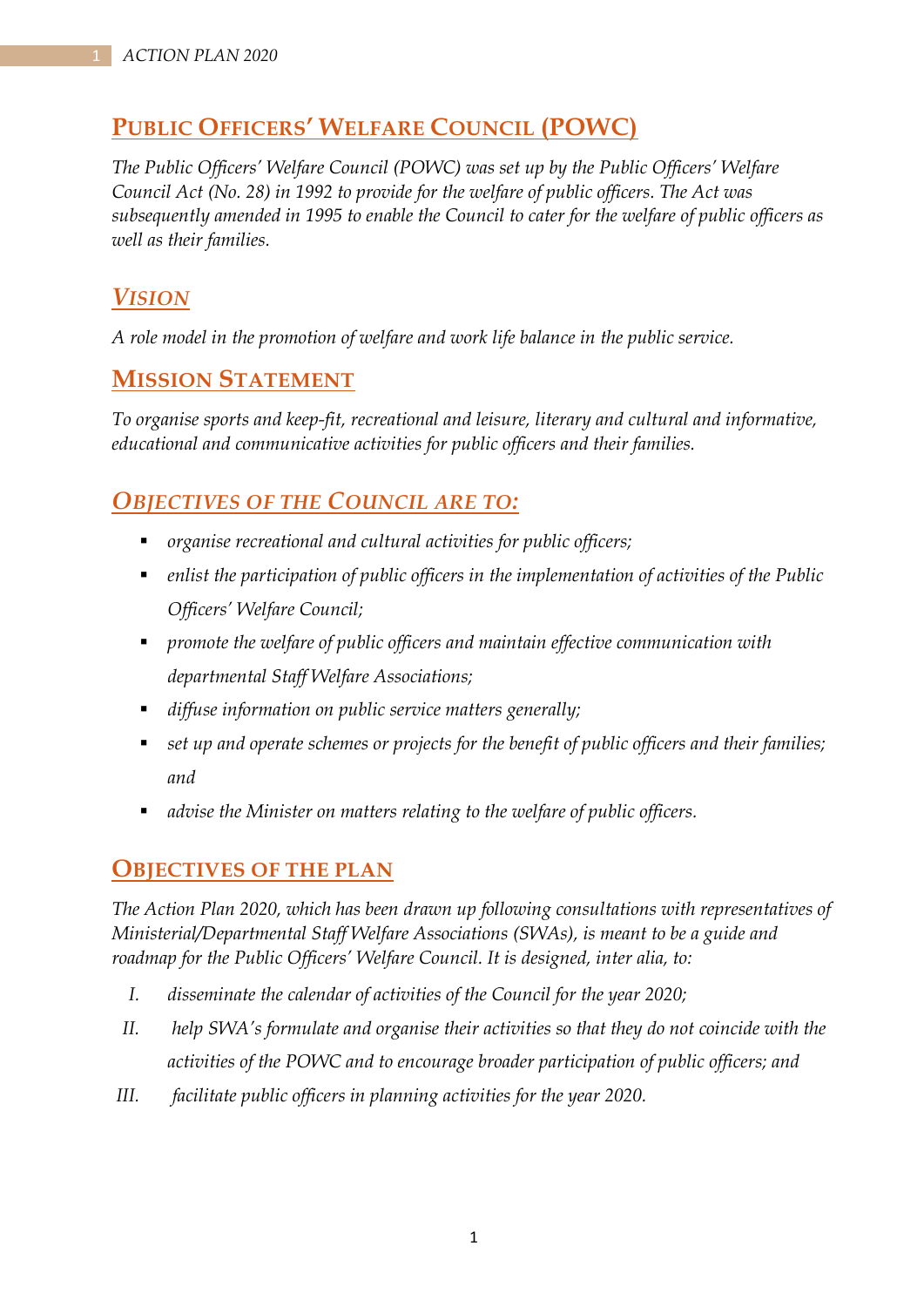# **SPORTS AND KEEP – FIT ACTIVITIES**

| <b>Objectives</b> | $\triangleright$ Provide opportunities to public officers to maintain their physical fitness |
|-------------------|----------------------------------------------------------------------------------------------|
|                   | Enable public officers to practise their favourite sports<br>➤                               |

#### *Implementation Plan*

| <b>Activities</b>                                                               | <b>Time Frame</b>   |
|---------------------------------------------------------------------------------|---------------------|
|                                                                                 | 2020                |
| Keep-Fit Activities (Yoga, Zumba, Bolly Aero, Tai Chi)<br>$\blacktriangleright$ | January - December  |
| $\blacktriangleright$<br>7 A side Ladies Football Festival                      | February/March      |
| <b>Men Football Tournaments</b><br>⋗                                            | February - May      |
| Futsal (NEW)*<br>⋗                                                              | July                |
| <b>Archery Initiation</b><br>➤                                                  | August - September  |
| <b>Men Volleyball Tournaments</b><br>➤                                          | August - September  |
| ⋗<br>Women Volleyball Tournament                                                | August - September  |
| <b>Men Badminton Tournament</b><br>↘                                            | September - October |
| <b>Women Badminton Tournament</b><br>↘                                          | September - October |

#### **Men Football Tournaments:**

The Football Tournaments will consist of two competitions:

- The Disciplined Forces Football Tournament
- The Civil Service Football Tournament

#### **Volleyball tournaments**

The Men Volleyball Tournaments will consist of two competitions:

- The Disciplined Forces Football Tournament
- The Civil Service Football Tournament

#### **Badminton tournaments**

- Men Badminton Tournament
- Women Badminton Tournament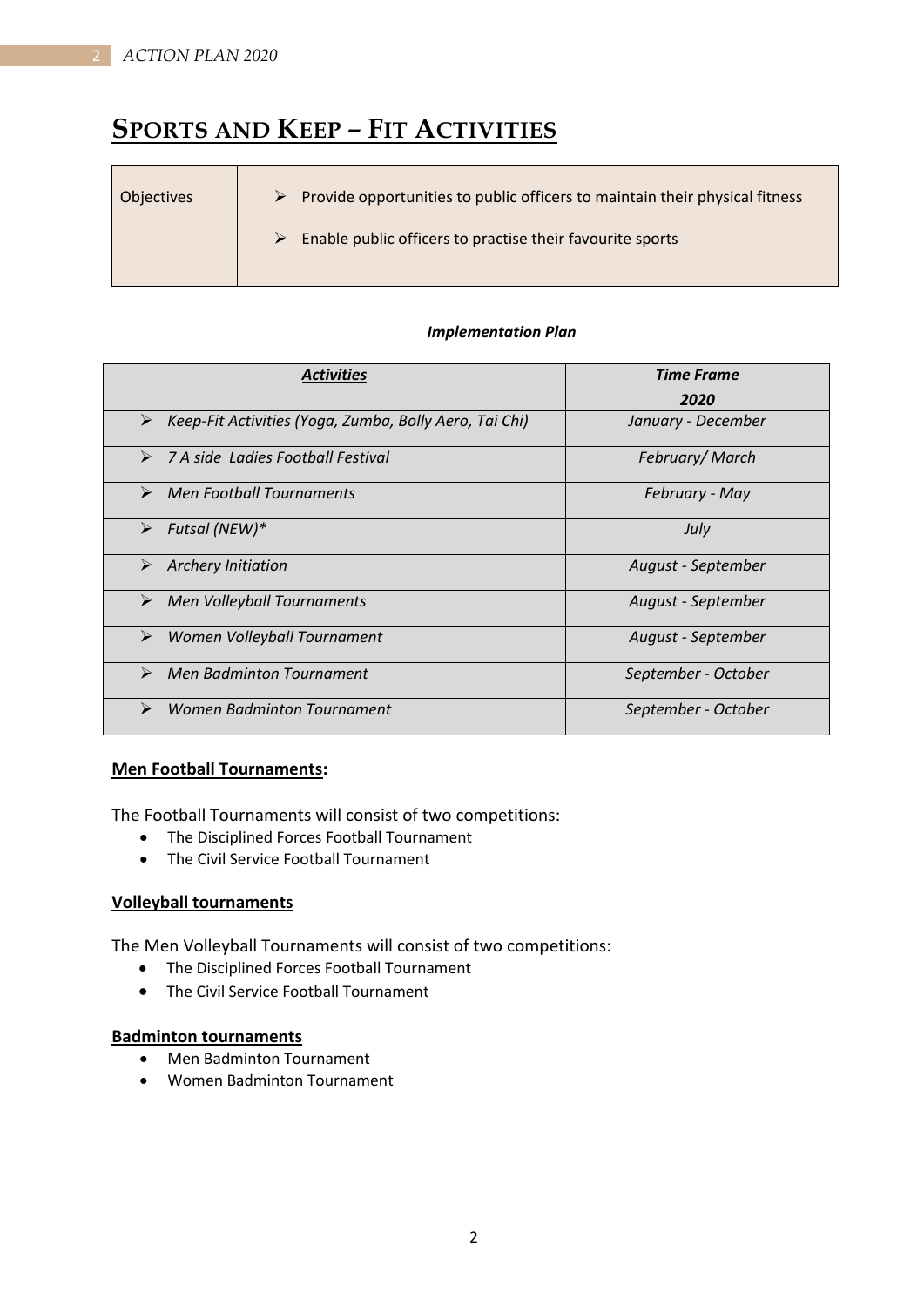# **LITERARY AND CULTURAL ACTIVITIES**

| <b>Objectives</b> | Organise activities on specific current national issues with the objective to<br>create greater awareness among public officers                                                                     |  |
|-------------------|-----------------------------------------------------------------------------------------------------------------------------------------------------------------------------------------------------|--|
|                   | Motivate public officers to get involved in intellectual pursuits and, as such,<br>➤<br>with<br>from<br>interaction<br>officers<br>other<br>different<br>their<br>enhance<br>Ministries/Departments |  |

# *Activities Time Frame 2020 Art Competition (NEW)\* March Scrabble Competition May - June Karaoke Competition (NEW)\* June/ July Quiz Competition July ►* Public Speaking Competition **August August** *August – November Essay Competition (Public Service Day) August* **2** Domino Competition **Demanda Competition Demanda Competition Demanda Competition**

#### *Implementation Plan*

#### **Essay Competition:**

 The Essay Competition is organised annually to mark the "Africa Public Service Day of the Civil Service and the United Nations Public Service Day".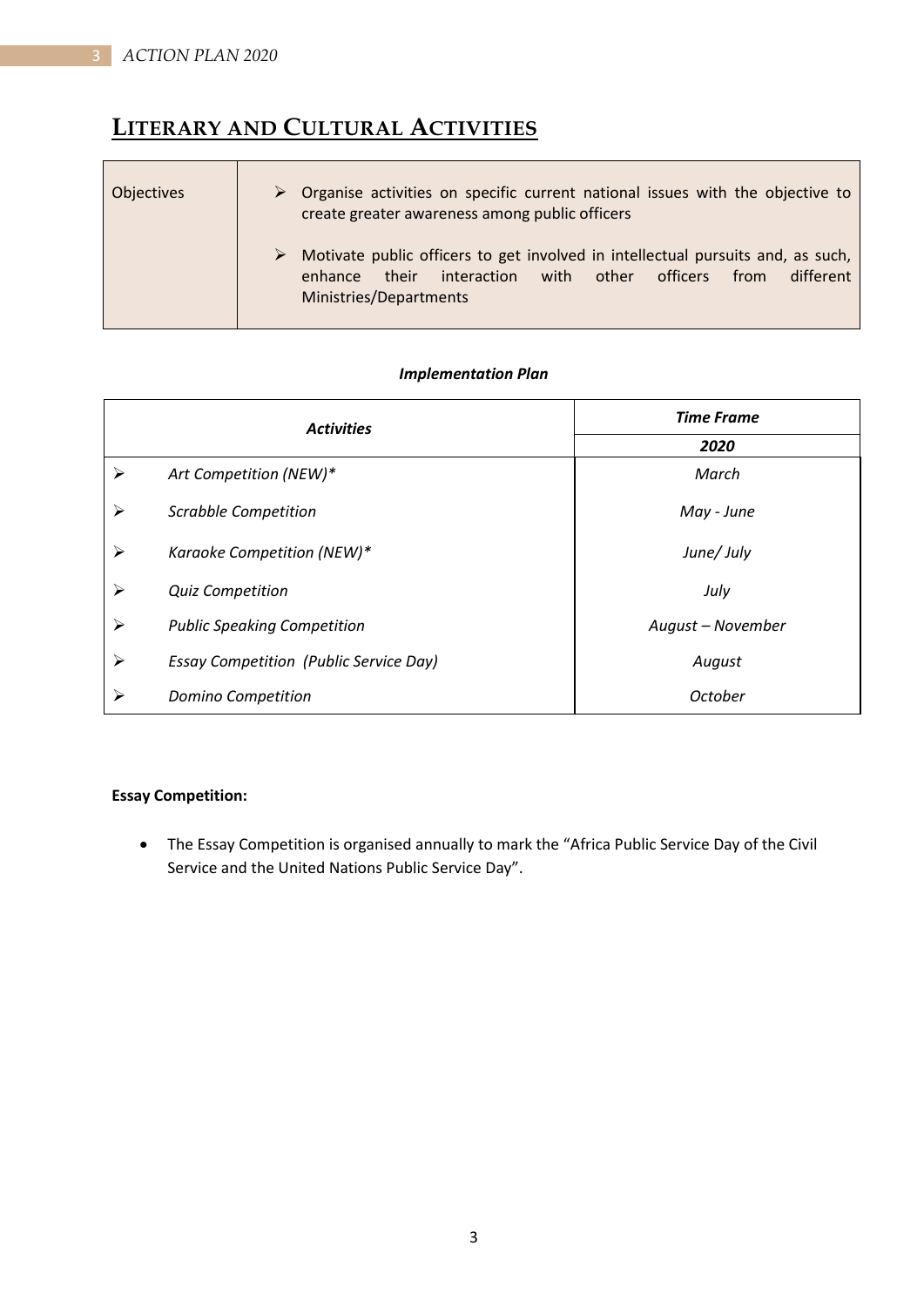# **RECREATIONAL AND LEISURE ACTIVITIES**

| <b>Objectives</b> | Develop the spirit of friendship and understanding among public officers and<br>their families                                                                          |
|-------------------|-------------------------------------------------------------------------------------------------------------------------------------------------------------------------|
|                   | $\triangleright$ Provide public officers and their families with opportunities to participate<br>and interact in a convivial atmosphere through recreational activities |

| April 2020                                                                                                                          |
|-------------------------------------------------------------------------------------------------------------------------------------|
| Tour to Rodrigues (4 Nights' Stay)                                                                                                  |
| Tour to Reunion Island (4 Nights' Stay)                                                                                             |
| Tour to India - North (12 Nights' Stay)                                                                                             |
| Tour to Thailand & Malaysia (12 Nights' Stay)                                                                                       |
| Tour to Cape Town (7 Nights' Stay)                                                                                                  |
| Tour to Europe (7-12 Nights' Stay, depending on programme) (NEW)*                                                                   |
| <b>Stays at Hotels</b>                                                                                                              |
| <b>Excursion to a Domaine</b>                                                                                                       |
| Hiking at Petrin and plucking of "goyaves de chines"                                                                                |
| <b>July/August 2020</b>                                                                                                             |
| Tour to Rodrigues (4 Nights' Stay)                                                                                                  |
| Tour to Reunion Island (4 Nights' Stay)                                                                                             |
| Tour to Singapore and Malaysia (7 Nights' Stay)                                                                                     |
| <b>Stays at Hotels</b>                                                                                                              |
| Hiking Trail at Bras d'Eau, Stop-Over at Roches Noires Caves and half day at Bras d'Eau Public<br>Beach                             |
| $\mathbf{r}$ and $\mathbf{r}$ and $\mathbf{r}$ and $\mathbf{r}$ and $\mathbf{r}$ and $\mathbf{r}$ and $\mathbf{r}$ and $\mathbf{r}$ |

Excursion to Ile des Deux Cocos and Blue Bay Marine Park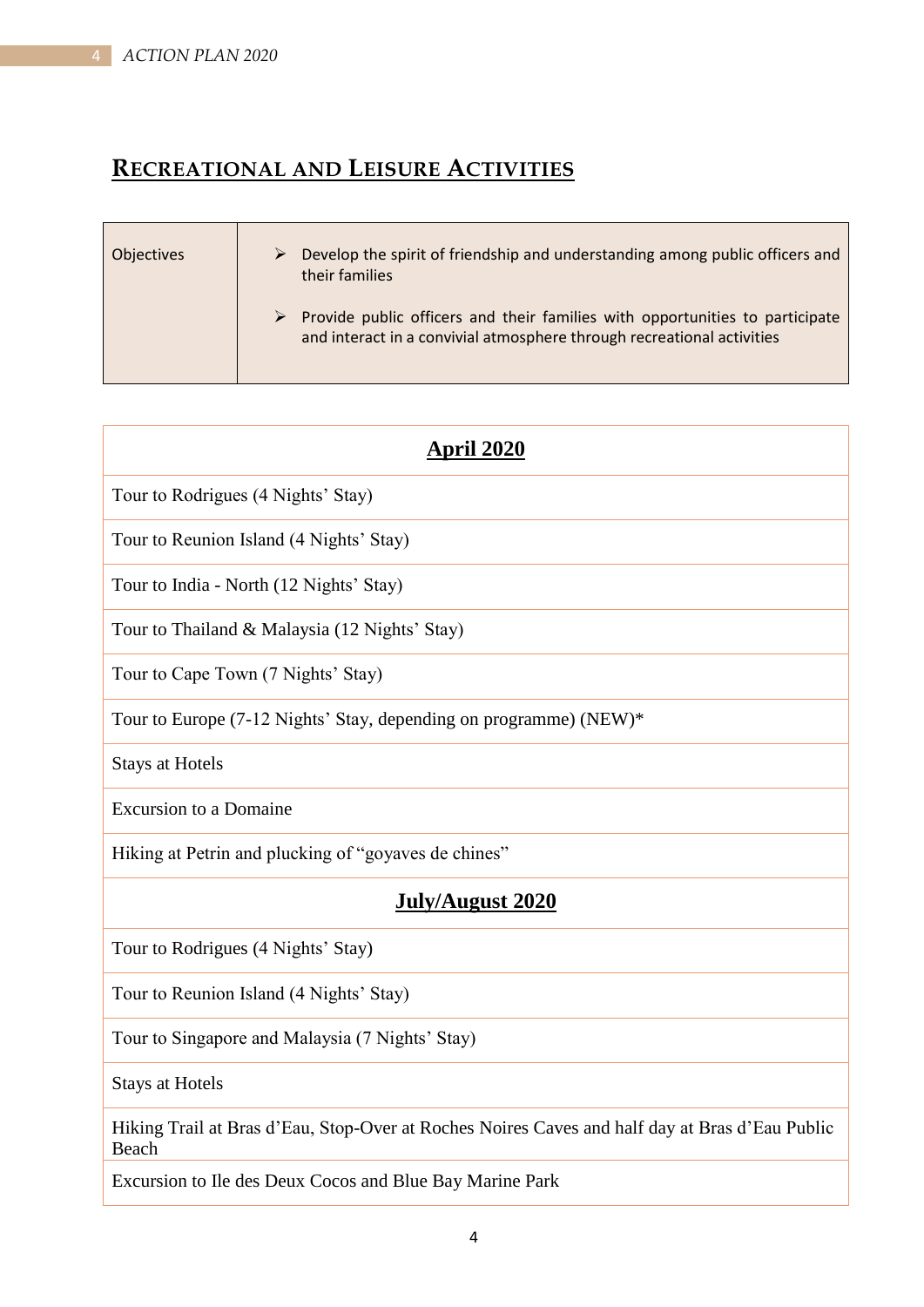Excursion to Grand River South East Waterfall / Ile Aux Cerfs on speedboat

Excursion to Vallee des Couleurs

Excursion to Waterpark (NEW)\*

Ebony Forest – Chamarel (NEW)\*

Riviere Noire Track (NEW)\*

### **November/December 2020**

Tour to Rodrigues (4 Nights' Stay)

Tour to Reunion Island (4 Nights' Stay)

Tour to Singapore & Malaysia (7 Nights' Stay)

Tour to Thailand & Malaysia (11 Nights' Stay)

Tour to Malaysia/ Bali (7 Nights' Stay) (NEW)\*

Cruise  $(7 - 14$  nights, depending on programe) (NEW)\*

Tour to India - South (12 - 14 Nights' Stay)

Tour to Cape Town (7 Nights' Stay)

Tour to Hong Kong/ Shanghai (8 Nights' Stay)

Stays at Hotels

Excursion to islets across Mauritius (Ile de Deux Cocos, Ile Aux Cerfs, Ilot Bennitiers, Ile d'Ambre, Ilot Gabriel)

Family Day (Casela Nature Parks, Vallée des Couleurs)

Domaine Des Etoiles (NEW)\*

Mountain Climbing – Le Pouce (NEW)\*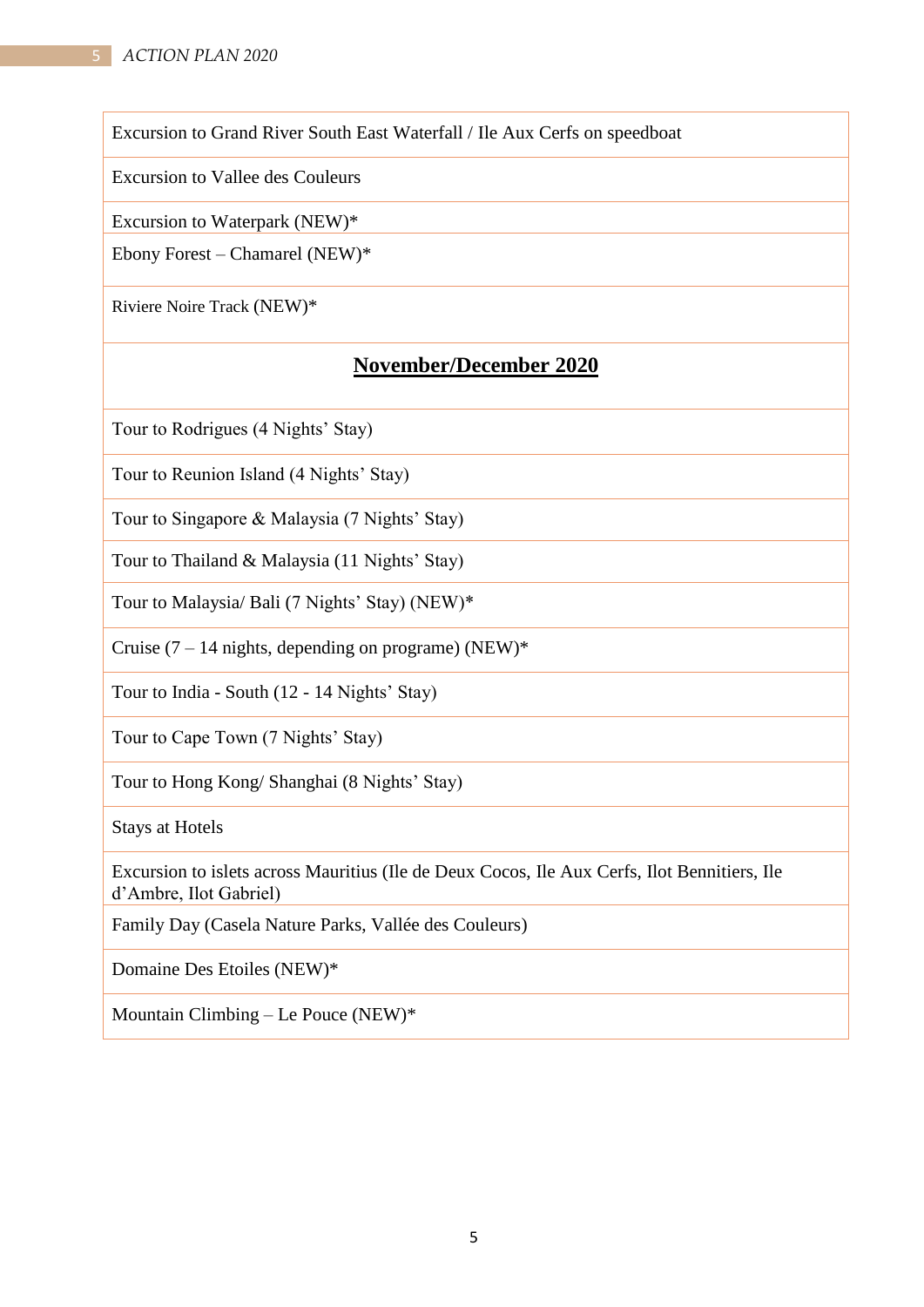# **INFORMATION, EDUCATION AND COMMUNICATION ACTIVITIES**

| <b>Objectives</b> | Develop a gateway to information services/resources<br>➤                                                         |
|-------------------|------------------------------------------------------------------------------------------------------------------|
|                   | Organise seminars/workshops on capacity building for officers responsible<br>➤<br>for Staff Welfare Associations |
|                   | Develop communication channels via brochures, leaflets, posters, visual<br>and audio presentations               |
|                   | <b>Encourage Health Promotion Programmes</b><br>➤                                                                |
|                   | Strengthen networking mechanisms among Welfare Associations<br>➤                                                 |

#### *Implementation Plan*

| <b>Activities</b>                                         | <b>Time Frame</b>     |
|-----------------------------------------------------------|-----------------------|
|                                                           | 2020                  |
| $\triangleright$ Defensive Driving Courses                | January - February    |
| <b>Photography Initiation Course</b><br>➤                 | February - November   |
| $\triangleright$ Publication of Brochures / E – Brochures | February - December   |
| Creation of the POWC Facebook Page (NEW)<br>➤             | January - March       |
| Talks on Stress Management<br>➤                           | May                   |
| $\triangleright$ Health Promotion Programme               | July - October        |
| $\triangleright$ Publication of Annual Report             | July                  |
| <b>Workshop for Action Plan 2021</b><br>➤                 | <b>Early December</b> |
| <b>Publication of Magazine</b><br>➤                       | December              |
| Meeting/Get Together with all stakeholders                | December              |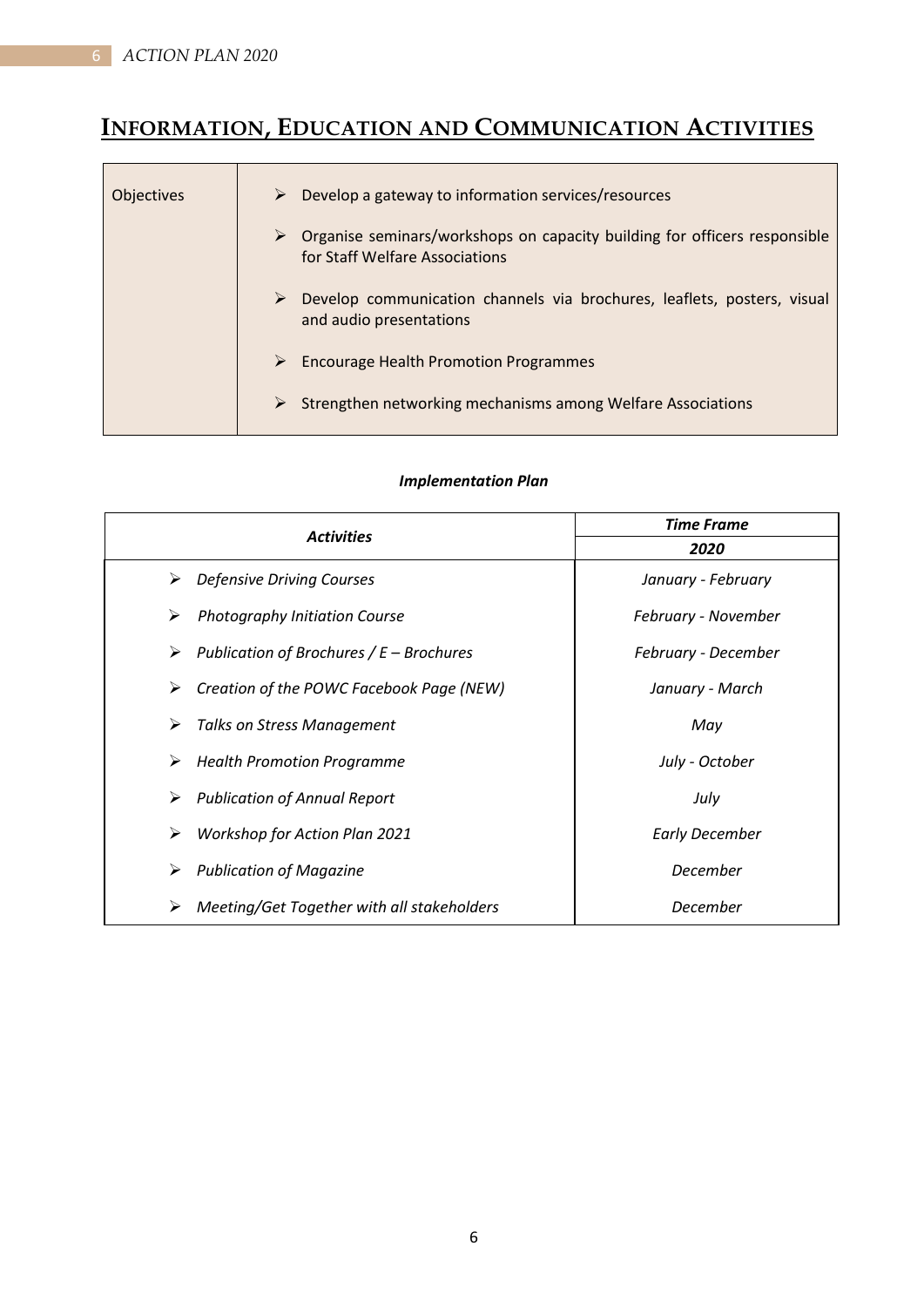# **OTHER ACTIVITIES**

## Civil Service Kermesse

| <b>Objectives</b> | $\triangleright$ Enable public officers and their families to meet and interact in a friendly<br>environment                         |
|-------------------|--------------------------------------------------------------------------------------------------------------------------------------|
|                   | $\triangleright$ Provide Staff Welfare Associations with opportunities to raise funds for the<br>benefit of their respective members |
|                   | $\triangleright$ Create a symbiotic relation among public officers, within the Government<br>and the population at large             |
|                   | $\triangleright$ Create a platform for public officers to reveal/showcase their talents and<br>ideas                                 |

#### **Implementation Plan**

| Activity                                | <b>Time Frame</b>              |
|-----------------------------------------|--------------------------------|
| $\triangleright$ Civil Service Kermesse | End of October/ Early November |

# **O** Blood Donation Campaign

| <b>Activities</b>              | <b>Time Frame</b> |
|--------------------------------|-------------------|
| <b>Blood Donation Campaign</b> | November          |

**Public Officers' Welfare Council**

### **January 2020**